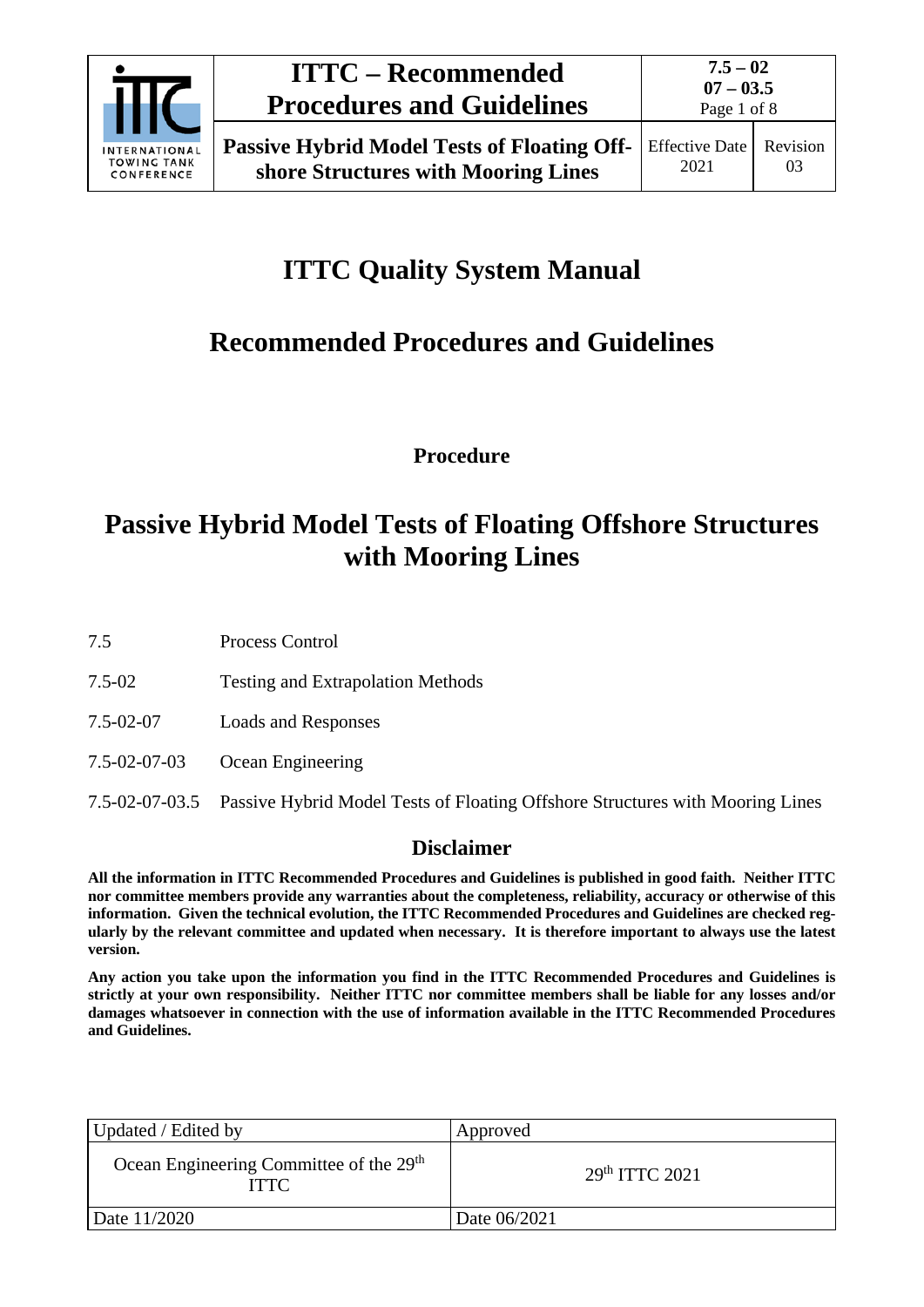

## **ITTC – Recommended Procedures and Guidelines**

**Passive Hybrid Model Tests of Floating Offshore Structures with Mooring Lines**

## **Table of Contents**

| <b>PURPOSE OF PROCEDURE3</b><br>1.      |
|-----------------------------------------|
| 1.1 When to use a Truncated Set-up3     |
| 1.2 Passive Hybrid Model Testing3       |
| <b>DESCRIPTION OF PROCEDURE 4</b><br>2. |
|                                         |
| 2.1.1 Choice of truncated system 4      |
|                                         |
| 2.1.3 Equivalent modelling by lumped    |
|                                         |
| 2.3 Calibration for Off-line Numerical  |

**[Simulation: "Model-the-Model"](#page-4-2) ......5**

|  | 2.3.1 Numerical model of truncated set- |
|--|-----------------------------------------|
|  |                                         |
|  | 2.3.2 Validation of numerical model6    |
|  | 2.4 Full-depth Numerical Simulation  6  |
|  |                                         |
|  |                                         |
|  | 5. UNCERTAINTY ANALYSIS7                |
|  |                                         |
|  |                                         |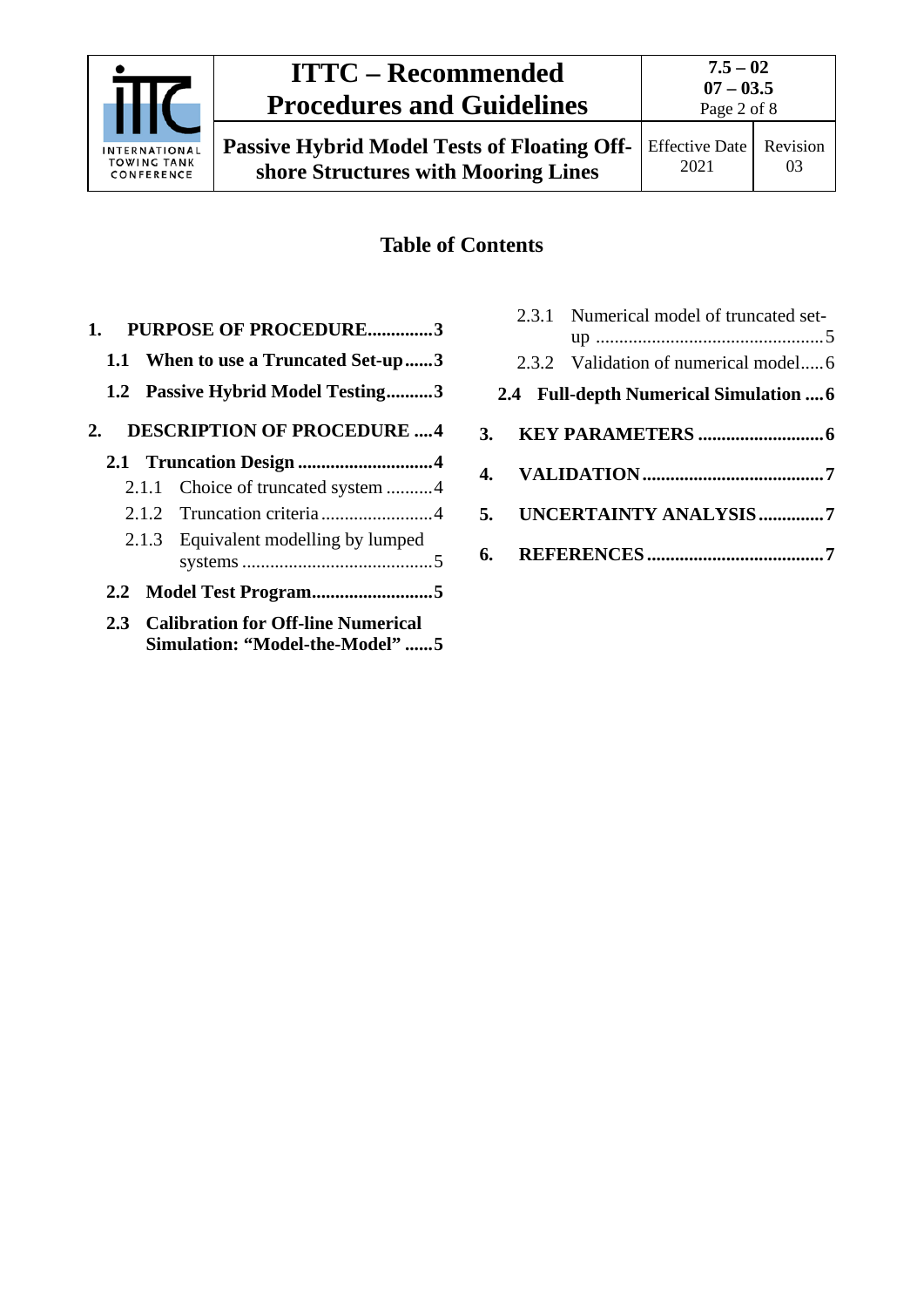

### **Passive Hybrid Model Tests of Floating Offshore Structures with Mooring Lines**

#### <span id="page-2-0"></span>**1. PURPOSE OF PROCEDURE**

For floating offshore platforms with moorings and risers, it may be challenging to scale the system due to the limit of basin dimensions. This could be applicable to ultra-deep-water systems, or very wide systems. Truncated models are then needed. In most cases, mooring and riser models need to be truncated. Aspects on model tests of general offshore platforms can be found in Procedure 7.5-02-07- 03.1 Floating Offshore Platform Experiments.

The purpose of this recommended procedure is to ensure that testing with such truncated model test set-ups, and the integration with subsequent numerical simulations, are conducted according to the best available and well-accepted methods.

The techniques for hybrid tests described in this procedure are limited to those based on integration with passive (off-line) computer simulations only. An alternative approach includes active (on-line) systems, described in Procedure 7.5-02-07-03.4 Active Hybrid Model Tests of Floating Offshore Structures with Mooring Lines. Nowadays, passive hybrid tests are commonly used, while the active hybrid tests are currently adopted for specific applications.

The present procedure is primarily intended for ultra deep-water applications (vertical truncation), while the basic principles could also be applicable to horizontal truncation.

#### <span id="page-2-1"></span>**1.1 When to use a Truncated Set-up**

For the testing of a floating platform system with mooring lines and/or risers, there may be several possible alternatives:

- 1. Use of an ultra-small model, for instance, with a scale ratio greater than 100.
- 2. Passive hybrid tests truncated set-up in combination with numerical simulations
- 3. Field tests
- 4. Use of numerical simulations only when other methods are not available.

In general, passive hybrid model testing is recommended. The other three alternatives have clear limitations. Alternative 1 will have practical limitations associated to very small dimensions, although it may be realistic in some cases. For instance, if a scale of 1:100 is chosen, a basin depth of 10 m may be able to represent only 1000 m depth. To simulate deeper water depths in the same basin, a greater scale ratio (smaller model size) should be adopted. Alternative 3 may be valuable for research studies, but it is challenging for standard use.

For passive hybrid model tests, there is a trade-off between the model scale ratio and the degree of truncation. In general, it is recommended that the scale ratio, λ*,* is smaller than 100. However, if particular details need to be modelled, a lower scale limit may be necessary.

#### <span id="page-2-2"></span>**1.2 Passive Hybrid Model Testing**

Experiments are first run with a truncated set-up. Truncations should be made so that the resulting platform motions and dynamic characteristics like top tensions of mooring lines and risers are like those expected for the fulldepth case.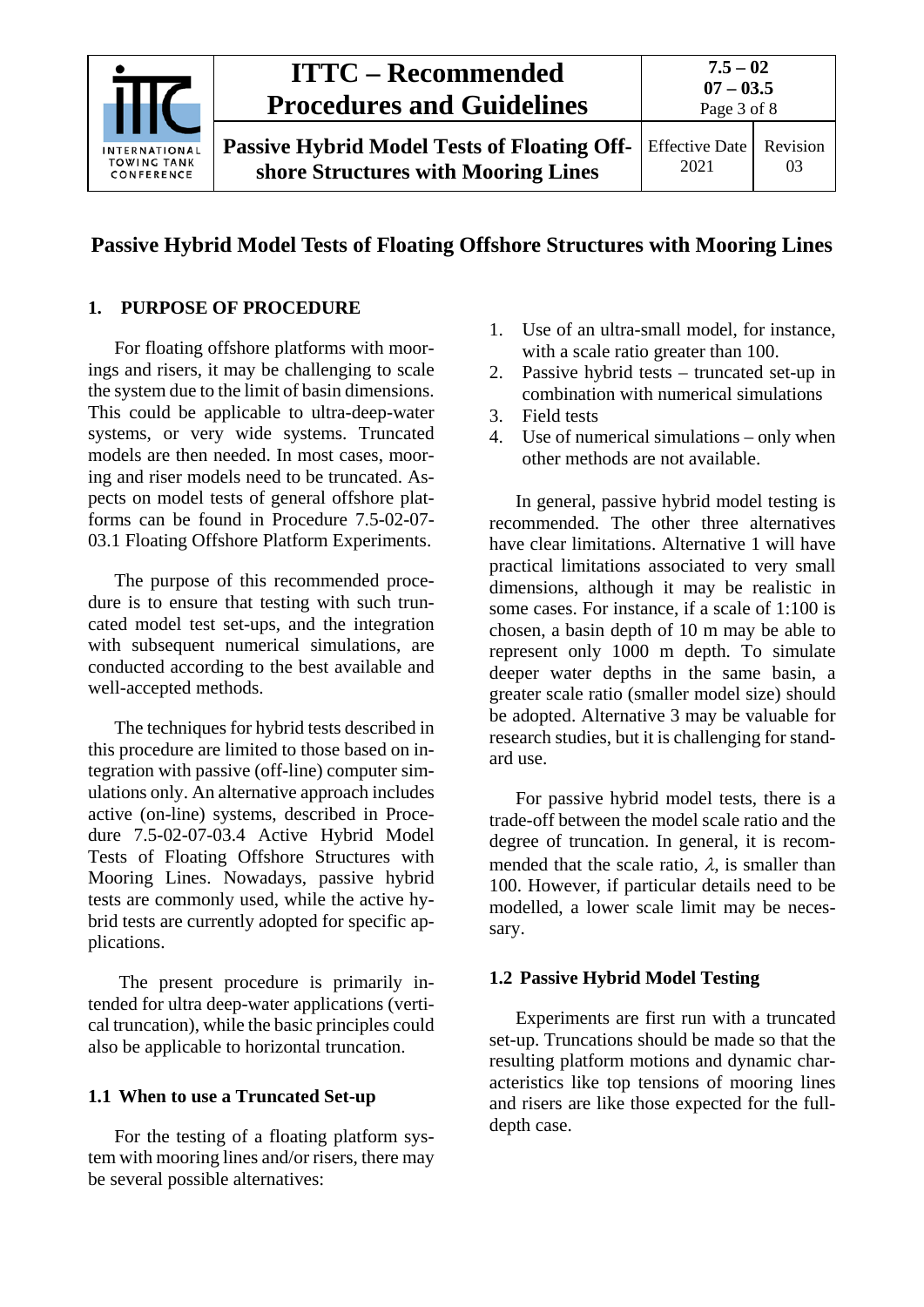| <b>INTERNATIONAL</b><br><b>TOWING TANK</b><br>CONFERENCE | <b>ITTC – Recommended</b><br><b>Procedures and Guidelines</b>                             | $7.5 - 02$<br>$07 - 03.5$<br>Page 4 of 8 |                |
|----------------------------------------------------------|-------------------------------------------------------------------------------------------|------------------------------------------|----------------|
|                                                          | <b>Passive Hybrid Model Tests of Floating Off-</b><br>shore Structures with Mooring Lines | <b>Effective Date</b><br>2021            | Revision<br>03 |

Numerical simulation of the actual truncated experiment is then carried out. The measurements are used to calibrate the numerical model.

Finally, the calibrated data are applied in full-depth simulations, from which final verification results are obtained. A hybrid verification methodology is described in the work of Stansberg *et al*. (2000, 2002) and a description of the procedure was given by Baarholm *et al.* (2006). A similar approach was addressed by Waals and van Dijk (2004).

The use of test results directly from truncated set-ups, without integration with numerical modelling, is generally not recommended for line tensions and riser responses, or for final estimates of platform slow-drift damping due to lines and risers.

As the passive hybrid test method has not been validated by using field test data, it is recommended that it should be regularly documented, and whenever possible, validated by using available data.

#### <span id="page-3-1"></span><span id="page-3-0"></span>**2. DESCRIPTION OF PROCEDURE**

#### <span id="page-3-2"></span>**2.1 Truncation Design**

2.1.1 Choice of truncated system

Important aspects to be considered in model testing with a truncated system include:

- When to choose a truncated system
- Critical response parameters for the platform system being tested such as static or dynamic responses, and horizontal or vertical responses.
- Criteria for system truncation
- Degree of system truncation in relation to coupling effects of the platform and its underwater systems
- Possibility of using "equivalent" mooring and riser modelling
- Measurement data needed to calibrate the numerical model
- Effect of airgap and green water
- Effect of vortex induced motion

It is important to check the performance of the truncated model against the properties expected from the design. The truncated system may involve springs, point masses or buoyancy elements, larger than geometrical scaled diameter, and drag chains on the basin floor.

The design of a truncated system is facility dependent. A complete documentation of the truncated system, as modelled, is critical for the interpretation of model test results and subsequent simulations.

#### <span id="page-3-3"></span>2.1.2 Truncation criteria

In principle, motion responses (low-frequency and wave-frequency) of the platform with a truncated system should be similar to those of the platform with full-depth mooring.

Hence, for the modelling of a *vertically* truncated deep-water system*,* the test design should seek to correctly model the following parameters in the given succession of priorities:

- 1. Total mass of the floating system including hull, topside, full-moorings and risers
- 2. Total horizontal stiffness and restoring moment of the floating system
- 3. Quasi-static coupling between important platform responses, for example, the coupling between surge and pitch for a semisubmersible or a spar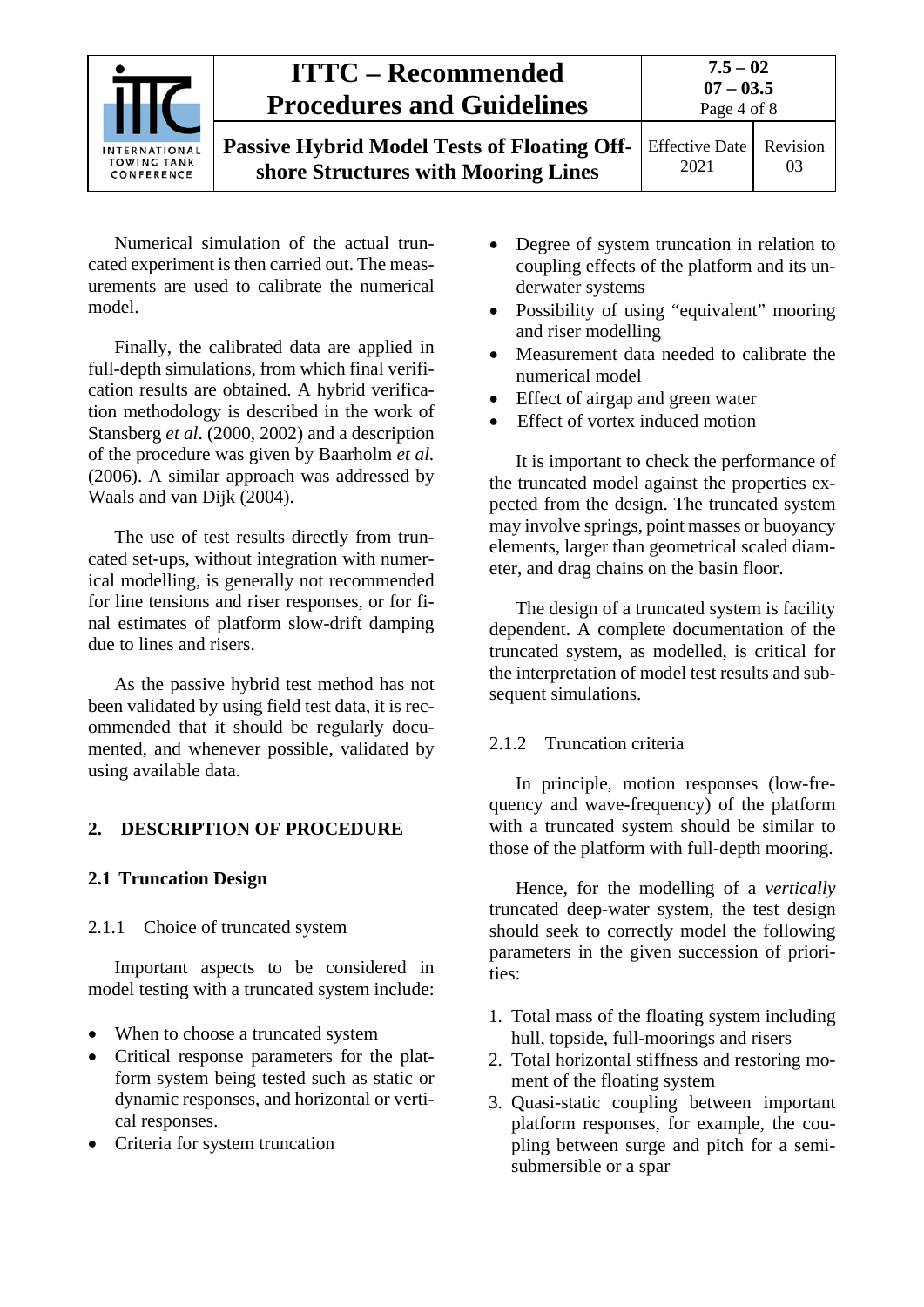| INTERNATIONAL<br><b>TOWING TANK</b><br>CONFERENCE | <b>ITTC – Recommended</b><br><b>Procedures and Guidelines</b>                      | $7.5 - 02$<br>$07 - 03.5$<br>Page 5 of 8 |    |
|---------------------------------------------------|------------------------------------------------------------------------------------|------------------------------------------|----|
|                                                   | Passive Hybrid Model Tests of Floating Off-<br>shore Structures with Mooring Lines | Effective Date   Revision<br>2021        | 03 |

- 4. "Representative" level of mooring and riser system damping in waves and currents, and current force, for example, by adjusting the effective mooring line and riser diameters
- 5. "Representative" single line tension characteristics for each mooring line and riser (at least quasi-static)

For *horizontally* truncated systems, the same rules may in general be followed, however details may be different depending on the actual problem.

More information on the principles of truncation design can be found in the work of Fylling and Stansberg (2005) and Baarholm *et al.* (2007). Additional principles of truncation design for asymmetric mooring and riser system can be found in the work of Wei *et al.* (2017)

<span id="page-4-0"></span>2.1.3 Equivalent modelling by lumped systems

Mooring lines and/or risers may also be "lumped", i.e., a number of similar elements may be modelled as one single element. For example, a group of 12 production risers may be represented by one single model riser. Lumped systems are designed to provide appropriately scaled mass, stiffness, and hydrodynamic properties.

The decisions to truncate/lump moorings and risers can be made separately, but are obviously interrelated if both are to be used in a model test.

#### <span id="page-4-1"></span>**2.2 Model Test Program**

In general, the test program should be designed to provide data to meet the following objectives:

- Validate that the test environment is repeatable, stationary, and homogeneous throughout the test area and is accurately calibrated to represent the desired metocean test conditions
- Validate that the actual test model has the desired scaled properties during model design
- Ensure to measure the critical floating system responses in metocean environmental conditions which are likely to be experienced during the design life. Extreme and operating conditions are normally of interest. The range of metocean environments tested should be broad enough to cover unexpected floater behaviours in conditions that are likely to be encountered.

For passive hybrid tests, it is particularly important to validate the numerical model of the platform responses (at model scale) that will ultimately be used to analyse the prototype responses. This validation is done at model scale, termed as "Model-of-the-Model" (see Section 2.3).

#### <span id="page-4-2"></span>**2.3 Calibration for Off-line Numerical Simulation: "Model-the-Model"**

Numerical modelling of the actual truncated model test is first performed and the results are compared to the measurements for validation/calibration purpose. The same numerical tool will be used for the final full-depth simulations.

#### <span id="page-4-3"></span>2.3.1 Numerical model of truncated set-up

A complete numerical model of the truncated set-up should be established to describe the dynamic responses to winds, waves, and currents of a moored system with risers. Timedomain numerical models are preferred since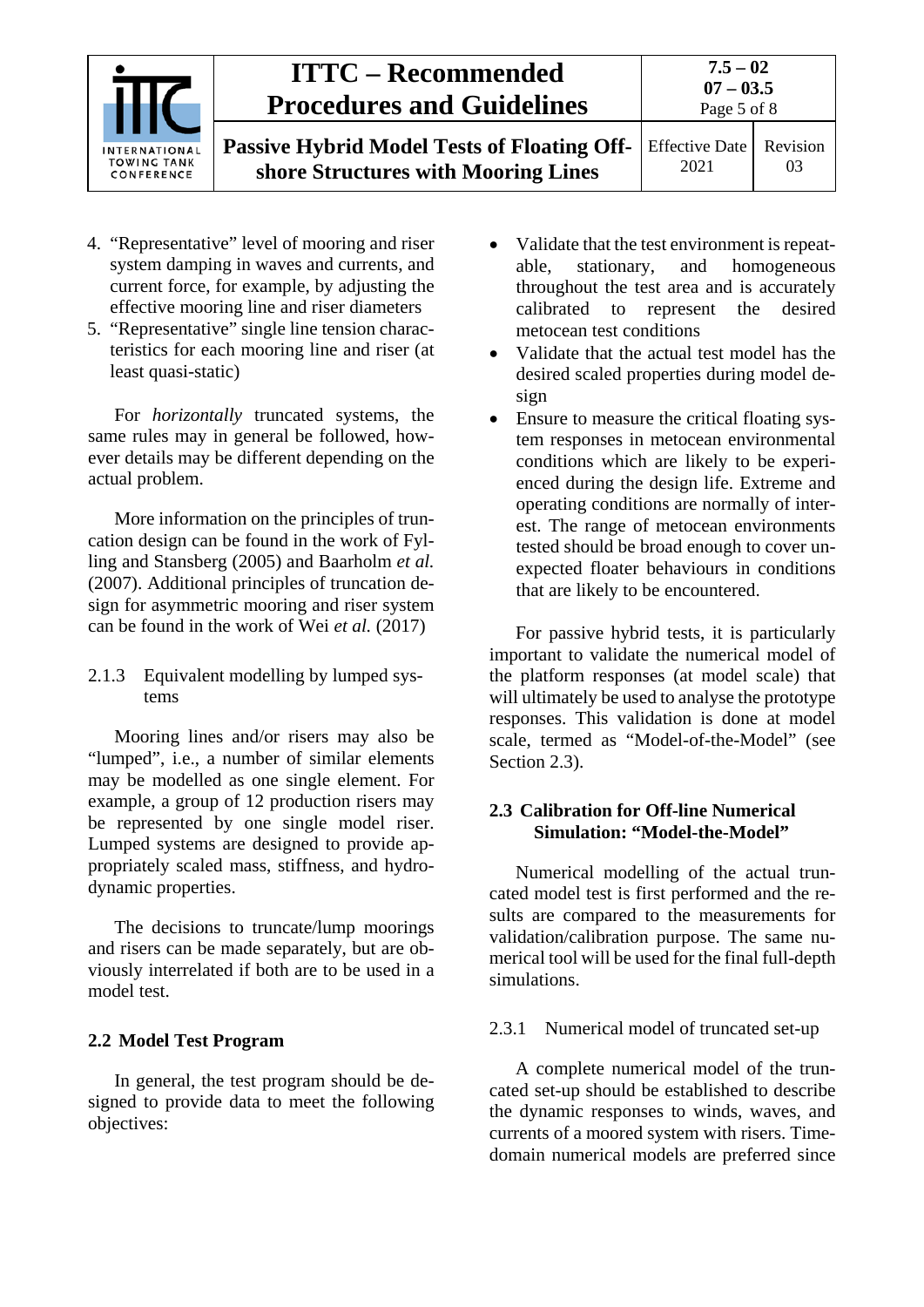|                                                          | <b>ITTC – Recommended</b><br><b>Procedures and Guidelines</b>                      | $7.5 - 02$<br>$07 - 03.5$<br>Page 6 of 8 |                       |
|----------------------------------------------------------|------------------------------------------------------------------------------------|------------------------------------------|-----------------------|
| <b>INTERNATIONAL</b><br><b>TOWING TANK</b><br>CONFERENCE | Passive Hybrid Model Tests of Floating Off-<br>shore Structures with Mooring Lines | <b>Effective Date</b><br>2021            | <b>Revision</b><br>03 |

non-linear mooring dynamics can be considered in a more straightforward manner in comparison with frequency-domain models. They are generally regarded as more robust tools for coupled platform/mooring/riser analysis. However, frequency domain models can be calibrated with test data, and have been successfully used to analyse the responses of platform systems in deep water.

A coupled numerical model is recommended in model-the-model as it can simultaneously solve the dynamics of the platform and of its moorings and risers. The forces on the platform should include first-order wave forces and hydrodynamic reaction forces, second-order wave drift forces, second-order wave drift damping, and wind and current forces. The hydrodynamic forces on the moorings and risers should be included in a relative motion formulation. The numerical model should include terms that describe the viscous contributions to damping and to the low-frequency horizontal motions of the platform.

#### <span id="page-5-0"></span>2.3.2 Validation of numerical model

The numerical model of the truncated system is validated by comparing predicted responses (normally from simulated time series, statistics and spectral values) with measured model test data. Typically, this means that hydrodynamic parameters of the platform and for the (truncated) mooring lines and risers are checked and calibrated if needed. In addition, the reconstruction provides a valuable check of the whole numerical tool. Measured wave records and wind/current conditions are normally used as an input.

#### <span id="page-5-1"></span>**2.4 Full-depth Numerical Simulation**

A numerical model of the full-depth platform system is established by use of the same numerical tool as for the truncated system. Parameters obtained from the validated or calibrated truncated numerical model are used in the final full-depth simulations. In using this approach, it is recommended that the truncated system is as "similar" as possible to the fulldepth system, following the criteria from subsection 2.1.2 above.

Comparisons between predicted responses for the full-depth platform system and the responses originally expected for the system design will then provide a basis for verifying the performance and adequacy of the design. The verified model must be adjusted to incorporate the prototype geometry, prototype properties, coefficients for drag and damping, and actual (non-truncated and non-simplified) moorings and risers.

#### <span id="page-5-2"></span>**3. KEY PARAMETERS**

- Model scale
- Physical platform parameters such as geometry, mass, moments of inertia, centres of gravity and hydrostatic data
- Details of the numerical representation of platform geometry
- A description of the software for hydrodynamic analysis
- Total horizontal stiffness and restoring moment from moorings and risers
- Total vertical stiffness from moorings and risers
- Truncated set-up properties including position and stiffness of springs, position of point masses, etc.
- Drift forces and moments, quadratic transfer functions
- Viscous damping of the platform
- Damping due to mooring lines and risers
- Mooring line and risers properties including axial stiffness, bending stiffness (for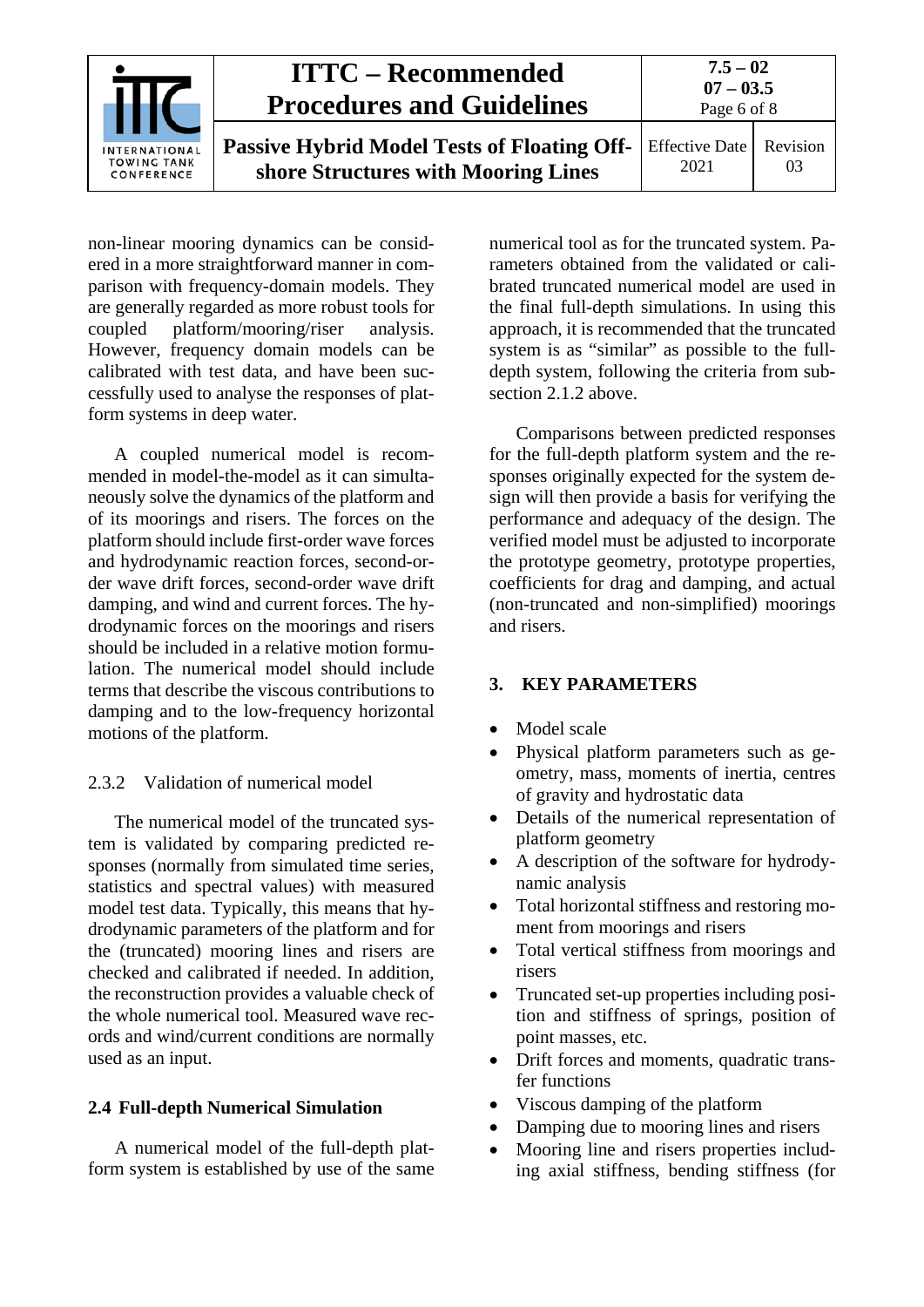

## **ITTC – Recommended Procedures and Guidelines**

**Passive Hybrid Model Tests of Floating Offshore Structures with Mooring Lines**

Effective Date 2021 Revision 03

risers), underwater weight, diameter, pretension, drag coefficients, truncation, finite element model parameters, and lumped model parameters if any.

• Environmental conditions including waves, current and wind.

### <span id="page-6-0"></span>**4. VALIDATION**

The technique itself includes a validation or calibration of the numerical model through each test as an integrated part of the methodology.

A two-step procedure will always introduce additional uncertainties. In order to reduce these, and thereby increase the general reliability of the method, new particular validation cases - where truncated test cases (with numerical model integration) are benchmarked against full-depth tests - are always of great value. A related option is to carry out two-scale experiments. Model test data for more simplified cases also enhance the reliability of validation such as regular wave tests and free decay tests.

In addition, sub-tools such as specific numerical codes used for the platform hydrodynamics and for the moorings / risers should be validated independently.

### <span id="page-6-1"></span>**5. UNCERTAINTY ANALYSIS**

Many parameters cause uncertainties in truncated mooring tests. Typical sources of uncertainties can be found in Qiu *et al*. (2014).

Additional references can be found in the Procedure 7.5-02-01-01 Guide to the Expression of Uncertainty in Experimental Hydrodynamics.

#### <span id="page-6-2"></span>**6. REFERENCES**

- Baarholm R., Fylling, I.J., Stansberg C.T. and Øritsland O., 2006, "Model Testing of Deepwater Floater Systems: Truncation and Software Verification Methodology", Proceedings of the ASME 25th International Conference on Ocean, Offshore and Arctic Engineering, Hamburg, Germany.
- Baarholm, R., Stansberg, C.T., Fylling, I.J., Lee, M.Y., and Ma, W., 2007, "A robust procedure for deep-water model testing", The 17th International Offshore and Polar Engineering Conference, Lisbon, Portugal
- Fylling, I.J. and Stansberg, C.T., 2005, "Model testing of deep-water floating production systems: strategy for truncation of moorings and risers", 17th Deep Oil Technology Conference, Rio de Janeiro, Brazil.
- Qiu, W., Sales, J.J., Lee, D., Lie, H., Magarovskii, V., Mikami, T., Rousset, J.M., Sphaier, S., and Wang, X., 2014, "Uncertainties Related to Predictions of Loads and Responses for Ocean and Offshore Structures", Ocean Engineering, Vol. 86, pp. 58- 67.
- Stansberg, C.T., Øritsland, O., and Kleiven, G., 2000, "VERIDEEP: Reliable methods for laboratory verification of mooring and station keeping in deep water", Offshore Technology Conference, Houston, Texas
- Stansberg, C.T., Ormberg, H., and Øritsland, O., 2002, "Challenges in deep water experiments: hybrid approach", Journal of Offshore Mechanics and Arctic Engineering, Vol. 124(2), pp. 90-96.
- Waals, O.J. and van Dijk, R. R., 2004, "Truncation methods for deep water mooring systems for a catenary moored FPSO and a